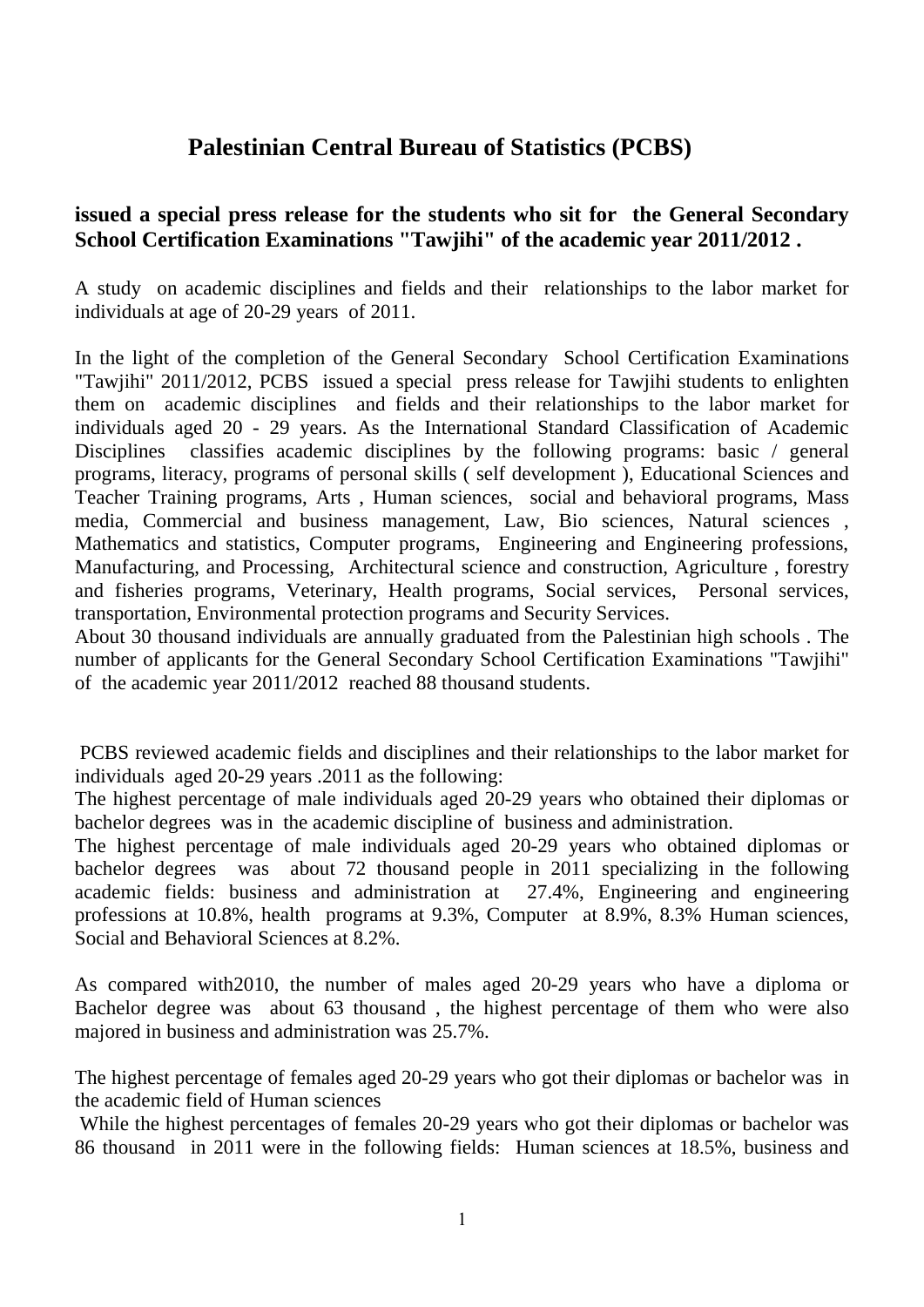administration at 18.0%, educational science and teacher training at 14.2% , social and behavioral sciences at 12.1%, health programs at 9.7% and Computer at 6.2%.

As compared with 2010, the number of females aged 20-29 years who got a diploma or bachelor degree was 76 thousand , the highest percentage of them who was also majored in Human sciences was 19.9%.

There is an increase in unemployment rate among individuals aged 20-29 years who obtained their Diploma or Bachelor degrees in the previous year.

Unemployment rate rose to individuals aged 20-29 years in 2011 who obtained their Diploma or Bachelor degrees was 46.5% in the Palestinian territory (38.8% in the West Bank and 57.5% in Gaza Strip) while the unemployment rate was 44.8% in 2010.

## **83.5% Unemployment rate among individuals aged 20-29 years who were majored in natural sciences in Gaza Strip**

The highest rates of unemployment among individuals aged 20-29 years in 2011 in the Gaza Strip were indicated in the following academic fields:

Natural sciences at 83.5%, Behavioral and social science at 67.1%, Educational Science at 65.2%, Mass media at 61.2%, while the highest rate of unemployment in the West Bank for the same age group were in the following fields, educational science at 61.8%, Human sciences at 48.6%, mathematics and Statistics at 45.5% and natural sciences at 42.3%.

## **44.9% Unemployment rate was among male members who obtained diploma or bachelor in mass media**

The highest rates of unemployment among males aged 20-29 years who obtained a diploma or bachelor degree in the Palestinian territories in 2011 were in the following fields, mass media at 44.9%, 37.9% health, social and behavioral sciences at 36.9% and 36.6% consequently , personal services, and architectural sciences at 35.0%.

72.1% unemployment rate among female who obtained an intermediate diploma or a bachelor degree was at the teachers training.

The highest unemployment rates among females aged 20-29 years who hold a bachelor degree or diploma in 2011 in the following academic fields: training of teachers at 72.1%, Human sciences at 65.2%, computer at 63.8%, social and behavioral sciences at 61.3%, mass media at 60.6%, business and administration at 60.5%, engineering and engineering professions at 59.3%.

Unemployment rate and the average of unemployment period in months for individuals (20-29 years) and who hold a diploma or Bachelor degree in accordance to academic discipline or field in 2011: